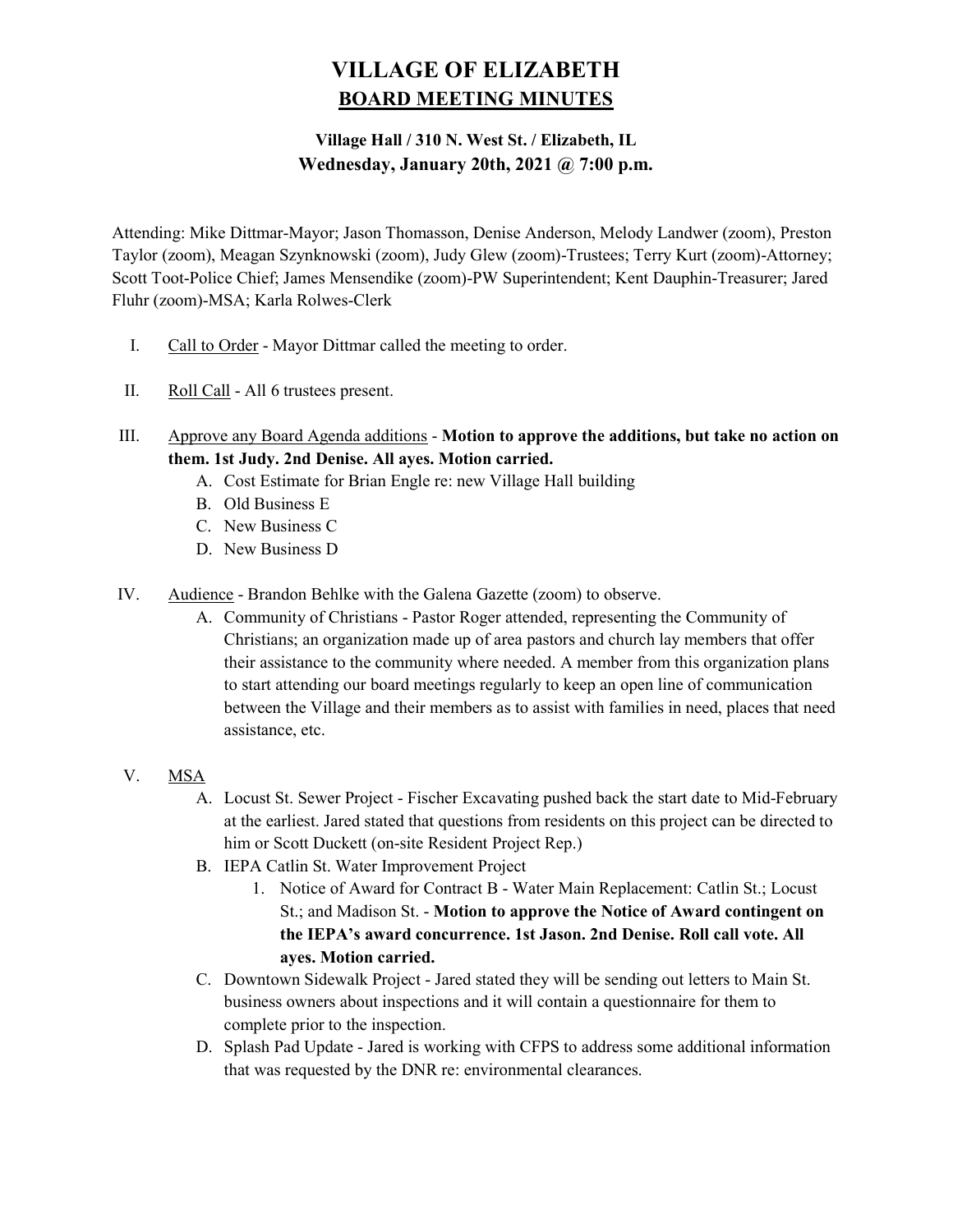- VI. CFPS, Inc. Didn't attend.
	- A. Locust St. Sewer Project No update
	- B. IEPA Water Improvement Project Dan provided an email update on this stating that the IEPA is behind on the financial review of this project and will make every effort to get Elizabeth done as a priority.
	- C. Downtown Sidewalk Project Update No update.
	- D. Splash Pad Update Dan provided an email update on this stating that the DNR is now wanting them to re-do some things that were already completed due to new policies and procedures. He will speak more on this at the February Public Works meeting.
	- E. USDA RBDG grant options update No update.
- VII. Police Report Chief Toot delivered the report.

#### VIII. Minutes

- A. Regular / December 2020 Motion to approve the minutes. 1st Denise. 2nd Meagan. All ayes. Motion carried.
- IX. Consent Agenda Motion to approve. 1st Jason. 2nd Preston. Roll call vote. All ayes. Motion carried.
	- A. Approve Draw Request #4 in the amount of \$9,120 for the Locust St. Sanitary Sewer Project

#### X. Finances

- A. Treasurer's Report Kent delivered the report.
- B. Payment of Bills (\$46,281.59) Motion to approve the bills. 1st Meagan. 2nd Denise. Roll call vote. All ayes. Motion carried.
- C. Budget
	- 1. Schedule a February Meeting 2/8 at 5:30
- XI. Committee Reports
	- A. Public Works
	- B. Administrative
	- C. Economic Development
- XII. Attorney Comments
	- A. Resolution authorizing the conveyance of 200 E. Myrtle St. Motion to approve. 1st Jason. 2nd Judy. Roll call vote. All ayes. Motion carried. Terry to publish the resolution.
	- B. Attorney opinion on Ordinance 8-1-2, 8-1-3, 8-1-4 re: building in Village ROW Terry advised that a new ordinance be written. Motion to have Terry draft a new ordinance regarding building in Village Right of way. 1st Denise. 2nd Meagan. All ayes. Motion carried. That will be on the February board meeting for discussion and possible action.